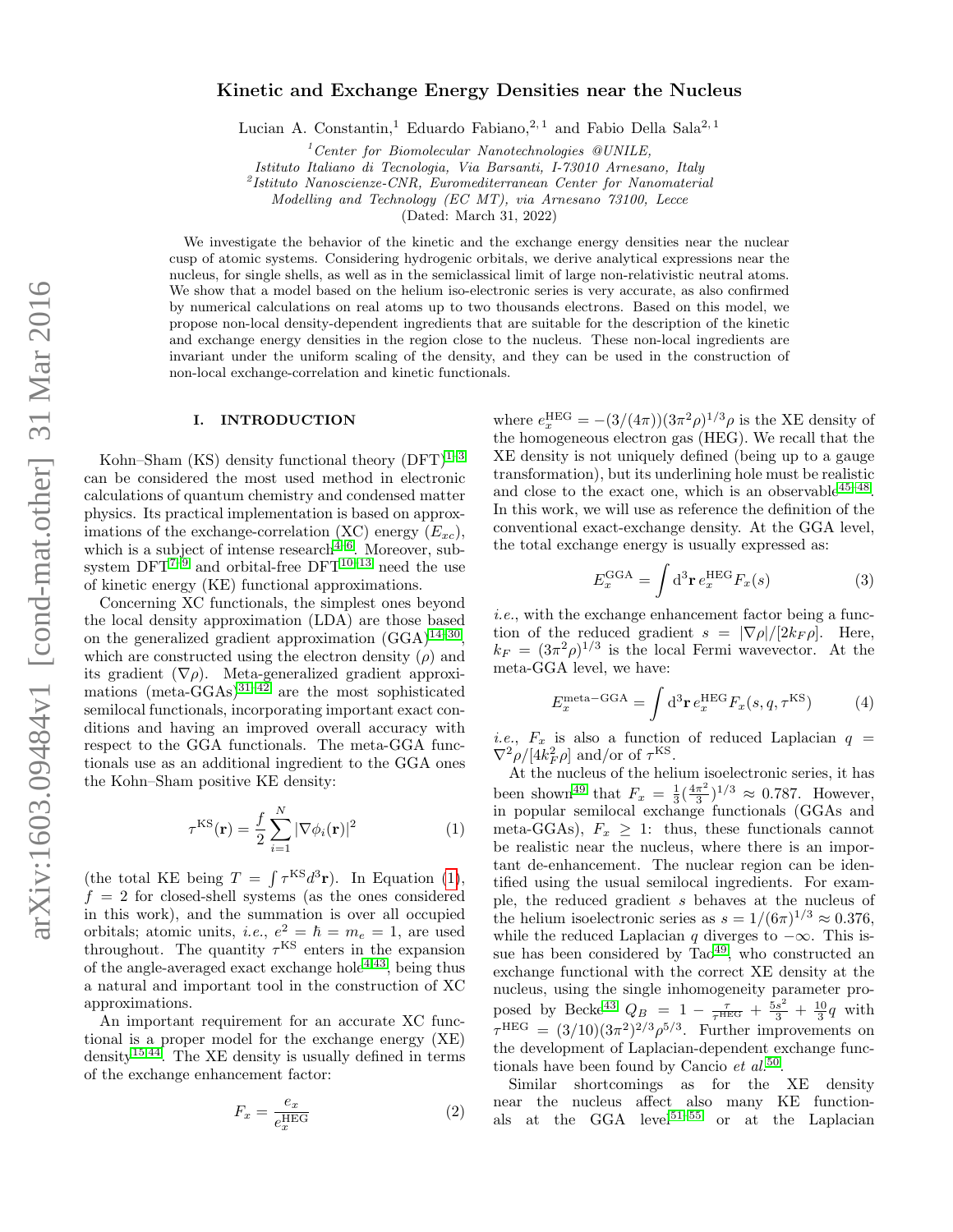level[56](#page-9-6); for a recent review of semilocal functionals, see<sup>[57](#page-9-7)</sup>. The KE density is usually defined in terms of the KE enhancement factor:

$$
F_s = \frac{\tau}{\tau^{\text{HEG}}} \tag{5}
$$

so that the total kinetic energy is:

$$
T_s = \int d^3 \mathbf{r} \,\tau^{\text{HEG}} F_s(s, q) \tag{6}
$$

The von Weizsäcker (VW) kinetic energy density:

$$
\tau^{\mathcal{W}}[\rho] = \frac{|\nabla \rho|^2}{8\rho} \tag{7}
$$

 $(i.e., F_s^W = (5/3)s^2)$  is expected to be very accurate at the nucleus<sup>[2,](#page-7-7)[58–](#page-9-8)[60](#page-9-9)</sup>. At the nucleus of the helium isoelectronic series,  $F_s \approx F_s^W \approx 0.2353$ , *i.e.*, there is an even more pronounced de-enhancement than in the exchange case. On the other hand, most of the GGA KE functionals have  $F_s \geq 1$ , while few semilocal KE functionals recover the VW at the nucleus<sup>[59](#page-9-10)[,61,](#page-9-11)[62](#page-9-12)</sup>.

However, we recently pointed out that the VW func-tional does not have the correct behavior at the nucleus<sup>[63](#page-9-13)</sup>. It was proven that the KE density at the nuclear cusp behaves  $as^{63}$  $as^{63}$  $as^{63}$ :

<span id="page-1-0"></span>
$$
\tau^{\text{KS}} = \tau^{\text{W}}[\rho_s] + 3\tau^{\text{W}}[\rho_p] \tag{8}
$$

where  $\rho_s$  and  $\rho_p$  are the densities of s-type and p-type shells, respectively. Thus, also p-shells contribute to the KE density at the nuclear cusp<sup> $63,64$  $63,64$ </sup>. The second term on the right-hand-side of Equation [\(8\)](#page-1-0) has been evaluated for real atoms, and its contribution in the semiclassical limit of a neutral atom with an infinite number of electrons reaches  $12\%$  of the total KE density<sup>[63](#page-9-13)</sup>.

Understanding the physical phenomena at the nucleus can thus boost the development of more accurate XC and KE approximations. We recall that the nucleus region contains an important part of the total kinetic and exchange energies, and thus, small modifications of the KE and XC enhancement factors can bring significant variations to total energies.

In this paper, we will consider different aspects of density functionals in the nuclear regions: (i) we will describe the difference between the exact and VW kinetic energy densities, in a region near the nucleus, extending the derivation of  $63$ , where only the nuclear cusp was considered; (ii) we will present an approach based on the helium iso-electronic series, which correctly describes the nuclear region, for small atoms up to the semiclassical limit of large non-relativistic neutral atoms; (iii) we will propose novel non-local density ingredients for the conventional exchange and kinetic energy densities at the nuclear region.

The paper is organized as follows: In Section [II,](#page-1-1) we present a detailed analysis of the kinetic and exchange energies at the nucleus of spherical systems. We investigate the hydrogenic shells,

the ten-electron hydrogenic model and the asymptotic neutral atom with an infinite number of electrons, presenting the small- $r$  expansions of various quantities of interest. We also demonstrate that the 1s-shell model (1SM) approach is remarkably accurate for both kinetic and exchange energies, in the case of real atoms. The simple 1SM cannot be described by any semilocal ingredient, having a significant amount of non-locality. Consequently, in Section [III,](#page-5-0) we propose non-local ingredients for exchange and kinetic energies, near the nucleus. These approximations are invariant under the uniform scaling of the density, and they can be used in the construction of non-local functionals. Finally, in Section [IV,](#page-7-8) we summarize the results.

# <span id="page-1-1"></span>II. KINETIC AND EXCHANGE ENERGY DENSITIES AT THE NUCLEAR CUSP IN SPHERICAL SYSTEMS

For a system in a central potential, the KS orbitals can be written as  $\phi_{nlm}(\mathbf{r}) = R_{nl}(r)Y_{lm}(\theta, \phi)$ , where  $R_{nl}(r)$ are the normalized radial functions,  $Y_{lm}(\theta, \phi)$  are spherical harmonics,  $n$  is the principal quantum number,  $l$  is the angular momentum and  $m$  is the azimuthal quantum number. The density of the shell  $nl$  is:

$$
\rho_{nl}(r) = f \sum_{m} |\phi_{nlm}(\mathbf{r})|^2 = f |R_{nl}(r)|^2 \sum_{m} |Y_{lm}(\theta, \phi)|^2
$$

$$
= f |R_{nl}(r)|^2 \frac{2l+1}{4\pi} \tag{9}
$$

where in the last equality, we used Unsöld's theorem for spherical harmonics. The Kohn–Sham KE density of the shell  $nl$  satisfies the relation<sup>[63,](#page-9-13)[65](#page-9-15)[,66](#page-9-16)</sup>:

$$
\tau_{nl}^{\rm KS} = \tau^W[\rho_{nl}] + \frac{l(l+1)}{2} \frac{\rho_{nl}}{r^2}
$$
 (10)

which is valid at any radial distance  $r$  from the nucleus.

Note that the above relations are valid for systems in which a single shell is occupied. For real systems, with many occupied shells, the total density and the total KE density are obtained summing over all shells, *i.e.*:

<span id="page-1-2"></span>
$$
\rho = \sum_{nl} \rho_{nl} \tag{11}
$$

$$
\tau = \sum_{nl} \tau_{nl} \tag{12}
$$

Note that, instead, in general,  $\tau^W \neq \sum_{n_l} \tau^W_{nl}$  due to the non-linearity of the VW functional<sup>[63](#page-9-13)</sup>.

We will also consider the exact-XE density (per volume), which is given by:

$$
e_x(\mathbf{r}) = \sum_{nl,n'l'} e_{x,nl,n'l'} \tag{13}
$$

with $^{67,70}$  $^{67,70}$  $^{67,70}$  $^{67,70}$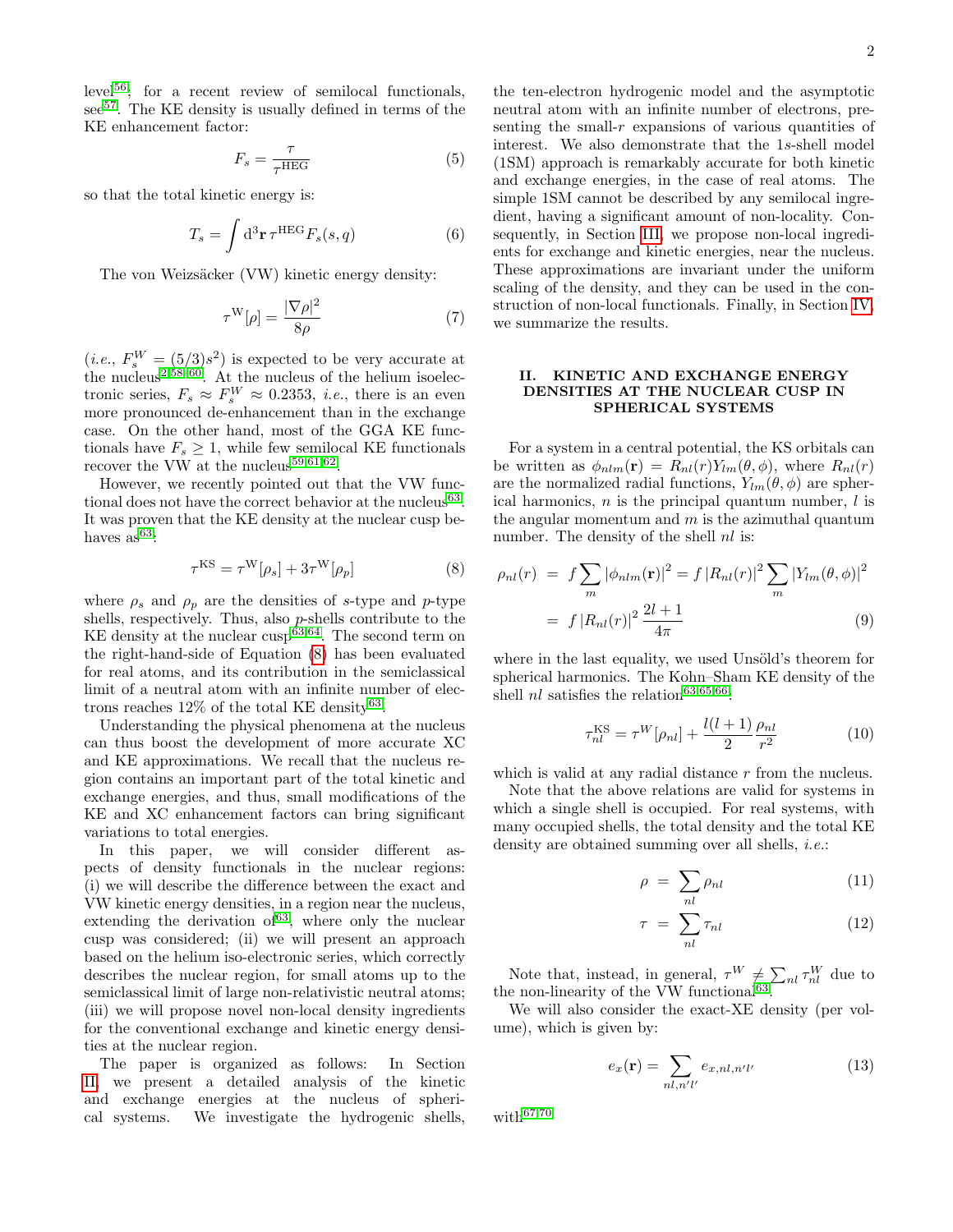$$
e_{x,nl,n'l'}(\mathbf{r}) = -\sum_{m,m'} \phi_{nlm}^*(\mathbf{r}) \phi_{n'l'm'}(\mathbf{r}) \int d^3 \mathbf{r'} \frac{\phi_{nlm}^*(\mathbf{r'}) \phi_{n'l'm'}(\mathbf{r'})}{|\mathbf{r} - \mathbf{r'}|}
$$
  

$$
= -\frac{1}{4\pi} R_{nl}(r) R_{n'l'}(r) \sum_k \lambda_{l,l'}^k \int_0^\infty \frac{r_{\le}^k}{r_{>}^{k+1}} R_{nl}(r') R_{n'l'}(r') r'^2 dr'
$$
(14)

where  $\lambda_{l,l'}^k = \frac{(2l+1)(2l'+1)}{2k+1} |\langle l0l'0|k0\rangle|^2$ ,  $\langle lml'm'|l''m''\rangle$  are Clebsch–Gordan coefficients,  $r_< = \min(r,r')$  and  $r_> =$  $\max(r, r')$ . In the relevant case of a system with only s-shells occupied, we have:

<span id="page-2-4"></span>
$$
e_x(\mathbf{r}) = -\frac{1}{4\pi} \sum_{n,n'} R_{n0}(r) R_{n'0}(r) \int_0^\infty \frac{1}{r_0} R_{n0}(r') R_{n'0}(r') r'^2 dr' \tag{15}
$$

The above formulas are completely general and apply to any electronic system with a central external potential, e.g., real atoms. Nevertheless, a very interesting special case is that of hydrogenic orbitals. In fact, in this case, all calculations are analytical, and explicit formulas can be obtained by any symbolic computer algebra system software. Moreover, we recall that while in real atoms the electrons far from the nucleus experience a screened nuclear charge so that the corresponding orbitals differ from the hydrogenic ones, for large atoms or very positive ions, this screening effect becomes vanishingly small, and the simple model of hydrogenic orbitals becomes  $\text{exact}^{68}$  $\text{exact}^{68}$  $\text{exact}^{68}$ . This model system has been largely used in  $DFT^{69-72}$  $DFT^{69-72}$  $DFT^{69-72}$ , is very important for semiclassical physics $69,73,74$  $69,73,74$  $69,73,74$  and has been used as a main reference system in the APBE<sup>[20](#page-8-8)</sup> and APBE $k^{55}$  $k^{55}$  $k^{55}$  GGA functionals.

#### A. Hydrogenic Shells

Contributions near the nucleus are given by s-type shells for the KE and the XE density and by  $p$ -type shells for the KE density only. Higher angular momenta do not contribute near the nucleus.

(i) For a filled s-shell  $(l = 0,$  for any principal quantum number *n*) with  $f = 2$  electrons, we find (after some algebra) near the nucleus (of charge  $Z$ ):

$$
\rho_{n0}(r \to 0) = 2\frac{Z^3}{\pi n^3} - 2\frac{2Z^4}{\pi n^3}r + \dots \tag{16}
$$

<span id="page-2-0"></span>
$$
\tau_{n0}^{\text{KS}}(r \to 0) = 2\frac{Z^5}{2n^3\pi} - 2\frac{1}{3}\frac{Z^6(2n^2+1)}{n^5\pi}r + \dots (17)
$$

$$
\tau_{n0}^{\mathrm{W}}(r \to 0) = \tau_{n0}^{\mathrm{KS}}(r \to 0) \tag{18}
$$

and thus, Kato's theorem[75](#page-9-24):

$$
\tau_{n0}^{\text{KS}}(0) = \tau_{n0}^{W}(0) = Z^2 \rho(0)/2 \tag{19}
$$

is satisfied for any *n*. Equations [\(16\)](#page-2-0) and [\(17\)](#page-2-0) show that at the nucleus, all s-electrons are important, even if the main contribution is given by the  $n = 1$  term *(i.e., the*) 1s-shell), due to the  $n^3$  term at the denominator.

In case of exchange, we find that the XE density of the shell  $n0$  is:

<span id="page-2-1"></span>
$$
e_{x,n0}(r \to 0) = -\frac{Z^4}{\pi n^5} + \frac{2Z^5}{\pi n^5}r + \dots \tag{20}
$$

Equation  $(20)$  shows that at the nucleus, only s electrons with very small *n* contribute, due to the  $n<sup>5</sup>$  term at the denominator. Expression [\(20\)](#page-2-1) generalizes the one  $in^{49}$  $in^{49}$  $in^{49}$ .

For the special case of  $n = 1$  (*i.e.*, the helium isoelectronic series with fixed hydrogenic orbitals), we obtain the following expressions for the kinetic and exchange enhancement factors:

<span id="page-2-2"></span>
$$
F_s^{HYD1s}(r \to 0) = \frac{5}{18} \left(\frac{6}{\pi^2}\right)^{1/3} + \frac{10}{27} \left(\frac{6}{\pi^2}\right)^{1/3} Zr + \dots
$$
  
\approx 0.2353 + 0.3138 Zr + (21)

$$
F_x^{HYD1s}(r \to 0) = \frac{(6\pi)^{2/3}}{9} + \frac{2(6\pi)^{2/3}}{27}Zr + \dots
$$
 (21)

$$
\approx 0.7870 + 0.5246Zr + \dots \tag{22}
$$

which can be seen as simple semilocal conditions at the nucleus; see also<sup>[49](#page-9-2)</sup>. Equation [\(22\)](#page-2-2) shows a significant de-enhancement  $(F_x < 1)$  at the nucleus, which is not reproduced by conventional DFT functionals (all GGAs and most meta-GGAs).

(ii) For a p-shell  $(l = 1,$  for any principal quantum number *n*), we find near the nucleus (of charge  $Z$ ):

$$
\rho_{n1}(r \to 0) = 2 \frac{Z^5(n^2 - 1)}{3\pi n^5} r^2 - 2 \frac{Z^6(n^2 - 1)}{3\pi n^5} r^3 + (23)
$$
\n
$$
\left(\frac{Z^5(n^2 - 1)}{3\pi n^5}\right) = 2 Z^6(n^2 - 1) \tag{24}
$$

<span id="page-2-3"></span>
$$
\tau_{n1}(r \to 0) = 2 \frac{Z^5(n^2 - 1)}{2\pi n^5} - 2 \frac{2Z^6(n^2 - 1)}{3\pi n^5} r + \dots (24)
$$
  

$$
Z^5(n^2 - 1) = Z^6(n^2 - 1)
$$

$$
\tau_{n1}^W(r \to 0) = 2 \frac{Z^5(n^2 - 1)}{6\pi n^5} - 2 \frac{Z^6(n^2 - 1)}{3\pi n^5} r + \dots (25)
$$

For a system with only the p-shell occupied, there is no cusp of the density, and Kato's formula cannot be applied. Interestingly and importantly, even if  $\rho_{n1}(0)$  = 0 at the nucleus, the kinetic energies are of the same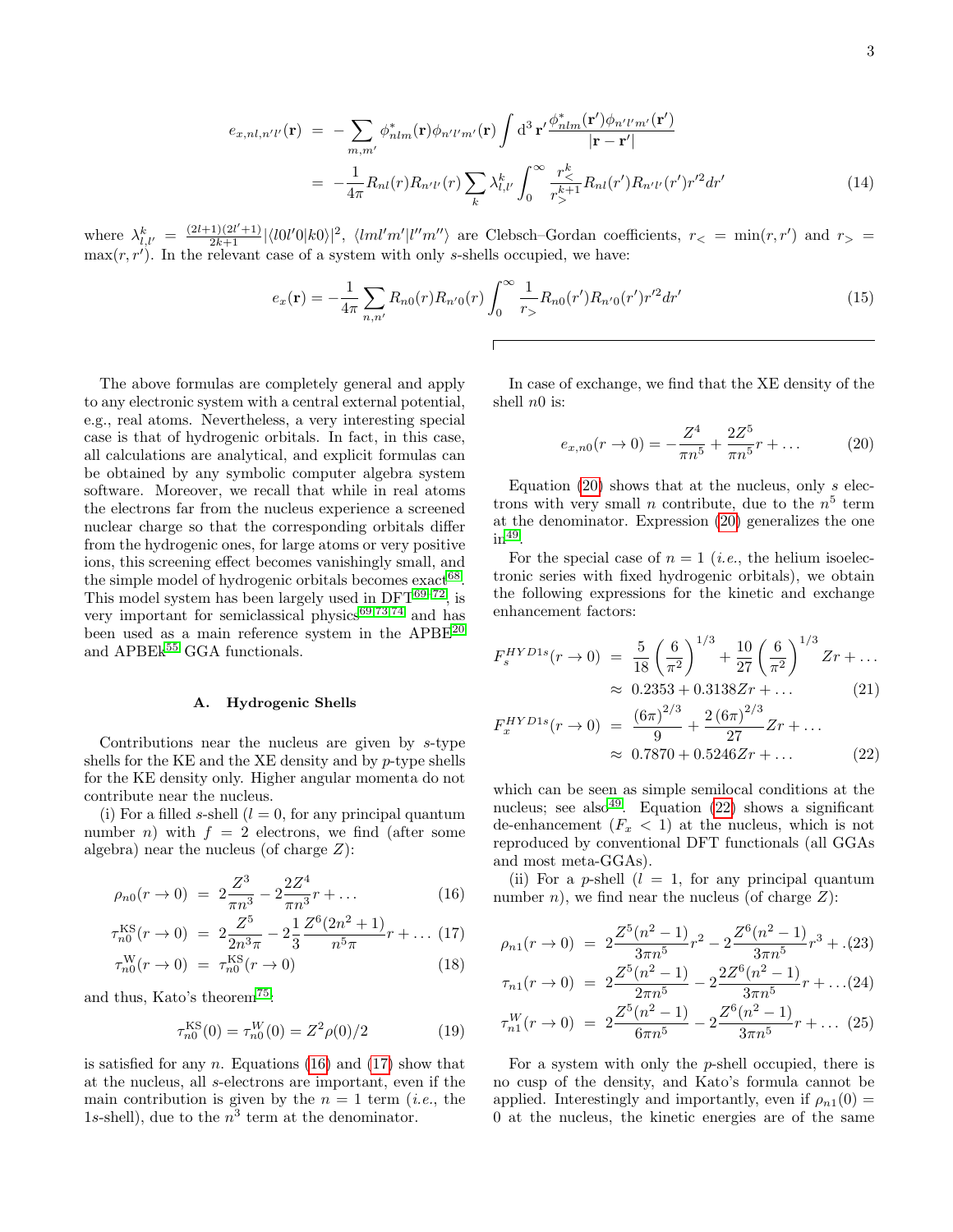order of magnitude ( $\sim Z^5$ ) as in the s-shell case. From Equations  $(24)$  and  $(25)$ , we find:

$$
\tau_{n1}(0)/\tau_{n1}^W(0) = 3\tag{26}
$$

for any principal quantum number, in agreement with Equation [\(8\)](#page-1-0).

Similarly, the XE density at the nucleus, for the pshells, is:

$$
e_{x,n1}(r \to 0) = -\frac{1}{3} \frac{(n+1)Z^6}{\pi n^8} r^2 + \dots \tag{27}
$$

and thus, for the exchange case, the p-orbitals do not contribute at the nucleus.

#### B. Ten-Electron Hydrogenic Model

Now, let us consider a 10-electron hydrogenic atom, with electronic structure  $1s^2 2s^2 2p^6$  and nuclear charge Z (i.e., the Ne isoelectronic series with fixed hydrogenic orbitals). The calculations are analytical, and we obtain (after some algebra):

$$
\rho(r \to 0) = 2\frac{9Z^3}{8\pi} - 2\frac{9Z^4}{4\pi}r + \dots \tag{28}
$$

<span id="page-3-0"></span>
$$
\tau^{\text{KS}}(r \to 0) = 2 \frac{39Z^5}{64\pi} - 2 \frac{37Z^6}{32\pi}r + \dots \tag{29}
$$

$$
\tau^{\mathcal{W}}(r \to 0) = 2\frac{9Z^5}{16\pi} - 2\frac{9Z^6}{8\pi}r + \dots \tag{30}
$$

$$
F_s(r \to 0) = \frac{65}{162} \left(\frac{2}{\pi^2}\right)^{1/3} + \frac{140}{243} \left(\frac{2}{\pi^2}\right)^{1/3} Zr + \dots
$$
  
 
$$
\approx 0.2257 + 0.2284 Zr + \dots
$$
 (21)

$$
\approx 0.2357 + 0.3384Zr + ... \tag{31}
$$
\n
$$
(r \to 0) = \frac{10}{27} \left(\frac{2}{\pi^2}\right)^{1/3} + \frac{40}{81} \left(\frac{2}{\pi^2}\right)^{1/3} Zr + ...
$$

$$
F_s^W(r \to 0) = \frac{10}{27} \left(\frac{2}{\pi^2}\right) + \frac{40}{81} \left(\frac{2}{\pi^2}\right) \quad Zr + \dots
$$
  

$$
\approx 0.2175 + 0.2901 Zr + \dots
$$
 (32)

Note that Equation [\(29\)](#page-3-0) confirms the validity of Equation [\(8\)](#page-1-0), and Equations [\(31\)](#page-3-0) and [\(32\)](#page-3-0) confirm that the VW approximation underestimates the exact result at the nuclear cusp and in a region close to the nucleus (the coefficients of Zr are different).

In the case of exchange, we obtain:

<span id="page-3-1"></span>
$$
e_x(r \to 0) = -\frac{1019}{864} \frac{Z^4}{\pi} + \frac{1019}{432} \frac{Z^5}{\pi} r + \dots \tag{33}
$$
  
\n
$$
F_x(r \to 0) = \frac{1019}{4374} (2\pi)^{2/3} + \frac{1019}{6561} (2\pi)^{2/3} Zr + \dots \tag{34}
$$
  
\n
$$
\approx 0.7932 + 0.5288 Zr + \dots \tag{34}
$$

Note that the two leading terms in Equations [\(33\)](#page-3-1) and [\(34\)](#page-3-1) are the same in the case of a Be isoelectronic series, since the p-shell contributes to the exchange only with power  $r^2$  or higher.

# C. The Asymptotic Neutral Atom with an Infinite Number of Electrons

Using Equations [\(11\)](#page-1-2) and [\(12\)](#page-1-2) and the Riemann  $\zeta$ function  $(i.e., \zeta(s) = \sum_{n=1}^{\infty} 1/n^s)$ , we obtain the following analytical expressions near the nucleus:

$$
\rho(r \to 0) = 2 \frac{Z^3 \zeta(3)}{\pi} - \frac{2Z^4 \zeta(3)}{\pi} r + \dots
$$
  
= 0.7653Z<sup>3</sup> - 1.5305Z<sup>4</sup>r + \dots (35)

$$
\tau^{\text{KS}}(r \to 0) = 2\left(\frac{\zeta(3)}{\pi} - \frac{\zeta(5)}{2\pi}\right) Z^5 -
$$
\n
$$
-2\left(\frac{4\zeta(3)}{3\pi} - \frac{\zeta(5)}{3\pi}\right) Z^6 r + \dots
$$
\n(36)

$$
= 0.4352Z^{5} - 0.8003Z^{6}r + ...
$$
 (37)  

$$
Z^{5}\zeta(3) - Z^{6}\zeta(3)
$$

$$
\tau^{W}(r \to 0) = 2 \frac{Z^{5} \zeta(3)}{2\pi} - 2 \frac{Z^{6} \zeta(3)}{\pi} r + \dots
$$
  
= 0.3826 Z^{5} - 0.7652 Z^{6} r + \dots (38)

<span id="page-3-2"></span>
$$
F_s(r \to 0) = \frac{5}{18} \left(\frac{6}{\pi^2}\right)^{1/3} \frac{2\zeta(3) - \zeta(5)}{\zeta(3)^{5/3}} +
$$
  
+ 
$$
\frac{10}{27} \left(\frac{6}{\pi^2}\right)^{1/3} \frac{2\zeta(3) - \zeta(5)}{\zeta(3)^{5/3}} Zr + ...
$$
  

$$
\approx 0.2367 + 0.3538 Zr + ...
$$
 (39)

$$
F_s^W(r \to 0) = \frac{5}{18} \left( \frac{6}{\pi^2 \zeta(3)^2} \right)^{1/3} + \frac{10}{27} \left( \frac{6}{\pi^2 \zeta(3)^2} \right)^{1/3} Zr + \dots
$$
  
= 0.2081 + 0.2775 Zr + ... (40)

As expected, the difference between the exact KE density and the VW one is larger than in the case of ten electrons: interestingly, the coefficients of  $Zr$  differ more significantly than the values in  $r = 0$ . Note that at the nuclear cusp of an atom with  $Z \to \infty$  electrons, the reduced gradient is  $s = 0.3534$ , *i.e.*, smaller than for the helium isoelectronic series  $(s = 0.375)$ .

For the exchange case, no analytic results could be found. In fact, even if only the s-type shell contributes to the nuclear cusp, Equation [\(15\)](#page-2-4) involves double sums, and we could not find a closed form expression for the terms with  $n \neq n'$ . We performed the double sums numerically up to  $n = n' = 50$  obtaining:

<span id="page-3-3"></span>
$$
F_x(0) \approx 0.798\tag{41}
$$

#### D. 1s-Shell Model

Comparing the results of the previous three sections, we note that the exact KE enhancement factors  $F_s$  are very similar in all three cases (see Equations [\(21\)](#page-2-2), [\(31\)](#page-3-0) and [\(39\)](#page-3-2)), with a maximum deviation of only 0.0014. This is not the case for  $F_s^W$  (deviation 20-times larger). This means that the KE enhancement factor near the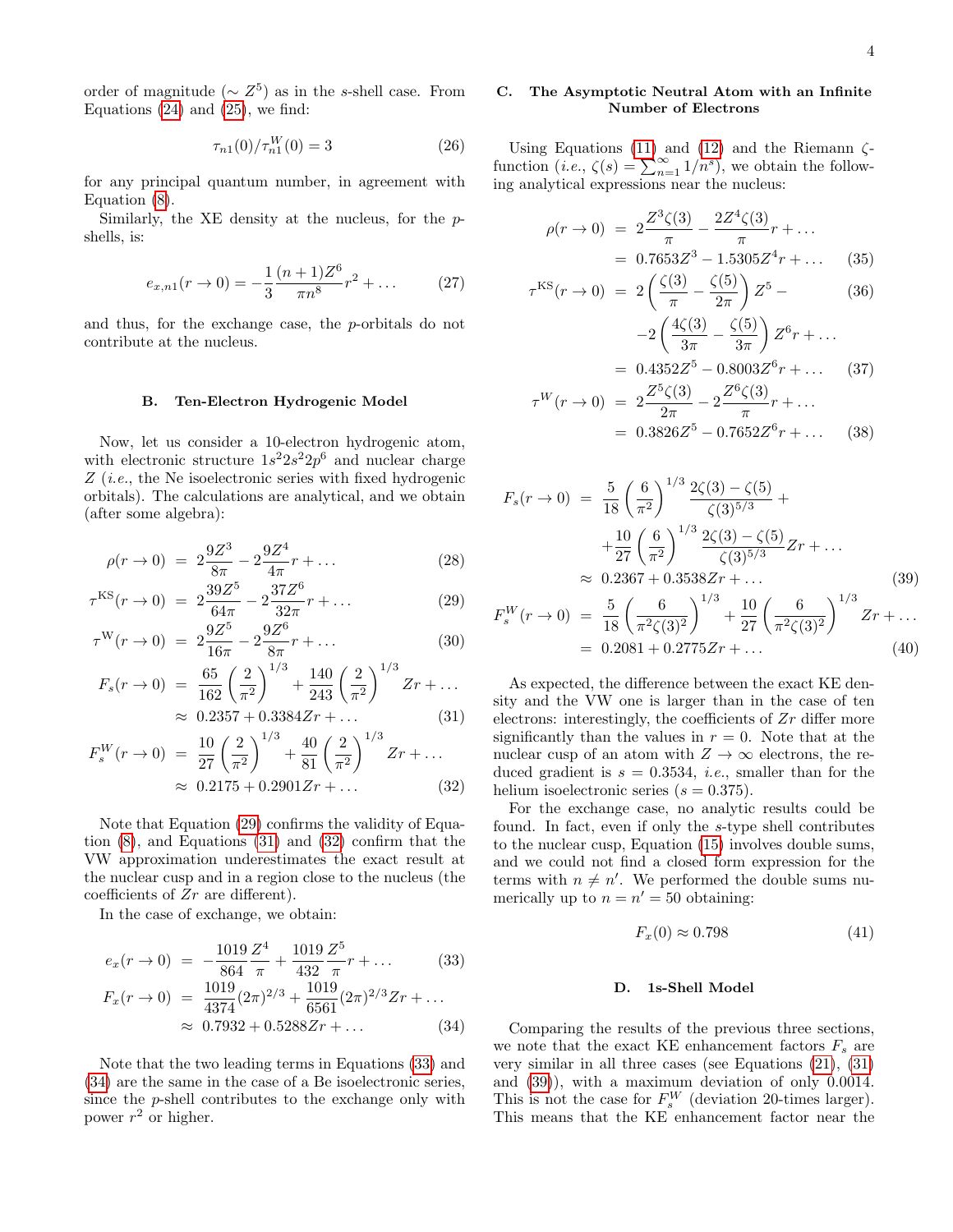nuclear cusp of an atom with an infinite number of electrons is almost equivalent to the one obtained from the 1s shell only.

We can thus estimate the KE density near the nuclear cusp via a simple procedure, which we call the 1s-shell model (1SM): for a given atom, we consider only the density form the 1s-shell and use it to compute the KE density (which then equals the VW one), *i.e.*,

<span id="page-4-0"></span>
$$
\tau^{1SM}[\rho](\mathbf{r}) = \tau^W[\rho_{1s}](\mathbf{r}) \tag{42}
$$

For the neon hydrogenic isoelectronic series, the 1SM gives very accurate results: this, however, traces back to a subtle error cancellation between the 2s and 2p contributions.

It is important to underline that, despite the simple expression in Equation [\(42\)](#page-4-0), the  $\rho_{1s}$  can hardly be described by any semilocal ingredient of the total density  $\rho$ : in other words, the mapping  $\rho \rightarrow \rho_{1s}$  is highly nonlocal. We can conclude that  $F_s \approx 0.235$  at the nuclear cusp will yield accurate results for all atoms, from He to the semiclassical limit, whereas  $F_s \approx F_s^W$  is not accurate.

Concerning the exchange, comparing Equations [\(22\)](#page-2-2), [\(34\)](#page-3-1) and [\(41\)](#page-3-3), we see that all of the exact exchange enhancement factors  $F_x$  are similar to each other.

Thus, also for the exchange case, we can define the 1SM approach as:

<span id="page-4-3"></span>
$$
e_x^{1SM}[\rho](\mathbf{r}) = e_x[\rho_{1s}](\mathbf{r}) = \frac{1}{4}\rho_{1s}(\mathbf{r}) \int d^3 \mathbf{r}' \frac{\rho_{1s}(\mathbf{r}')}{|\mathbf{r} - \mathbf{r}'|} \tag{43}
$$

A similar approach has been used to compute the ex-change potential at the nucleus<sup>[76](#page-9-25)</sup>.

In the next section, we will show that the 1SM model will yield good accuracy for both the KE and XE density, also in the case of real atoms.

### E. Real Atoms

We considered non-relativistic neutral noble atoms using self-consistent numerical Kohn–Sham exact exchange orbitals and densities<sup>[69](#page-9-20)[,77](#page-9-26)</sup>. The wavefunctions  $R_{nl}$  are discretized on a semi-logarithmic numerical grid, using the Engel  $code^{78,79}$  $code^{78,79}$  $code^{78,79}$  $code^{78,79}$ .

In Figure [1,](#page-4-1) we show the error on the kinetic enhancement factor  $F_s - F_s^{exact}$  versus the scaled radial distance  $r/R$  near the nucleus of the Kr atom: we consider the VW functional, the Kato approximation  $(i.e.,$  $\tau^{Kato} = Z^2 \rho/2$  and the 1SM method. The scaled radial distance is defined as the average distance of the 1s shell:

$$
R = \frac{1}{2} \int \mathrm{d}^3 \mathbf{r} \,\rho_{1s}(\mathbf{r}) r \tag{44}
$$

where  $\rho_{1s}$  is the density of the 1s shell (and  $\int d\mathbf{r} \rho_{1s} =$  $f = 2$ . For real atoms, we find that  $R \approx 3/(2Z)$ .

Figure [1](#page-4-1) shows that: (i) the VW approximation is not exact at the nuclear cusp; (ii) the Kato expression is a



<span id="page-4-1"></span>FIG. 1: Error on the kinetic enhancement factor  $F_s - F_s^{exact}$ versus the scaled radial distance  $r/R$  near the nucleus of the Kr atom.



<span id="page-4-2"></span>FIG. 2: Kinetic energy enhancement factor  $F_s$  at the nuclear cusp, for the noble atoms  $(2 \leq Z \leq 2022)$ ; see the text for details.

very good model for the VW behavior, not only at the nuclear cusp, but also for  $r/R < 0.2^{80}$  $r/R < 0.2^{80}$  $r/R < 0.2^{80}$ ; (iii) the 1SM is accurate at the nucleus.

Figure [2](#page-4-2) reports  $F_s$  at the nuclear cusp, for neutral noble atoms with filled shells with the number of electrons in the range  $2 \le Z \le 2022^{63}$  $2 \le Z \le 2022^{63}$  $2 \le Z \le 2022^{63}$ , considering the exact  $F_s$ , the VW functional and the 1SM approach. Note that the value  $F_s(r=0)$  has been extrapolated from the available numerical grid point closest to the nucleus. For the He atom, all approaches coincide ( $F_s \approx 0.3$ ): the results differ from the  $F_s^{HYD1s}$  of Equation [\(21\)](#page-2-2) due to the screening effects, which are largest for the He atom, but rapidly decrease with increasing Z. For larger atoms, the exact  $F_s$  converges to 0.2367 (see Equation [\(39\)](#page-3-2)), while  $F_s^W$  is much lower. On the other hand, the 1SM method nicely reproduces the exact results for almost all systems, converging to the HYD1s value (see Equation [21\)](#page-2-2) for  $Z \to \infty$ .

We now turn to the exchange case. In Figure [3,](#page-5-1) we show the exact exchange enhancement factor at the nu-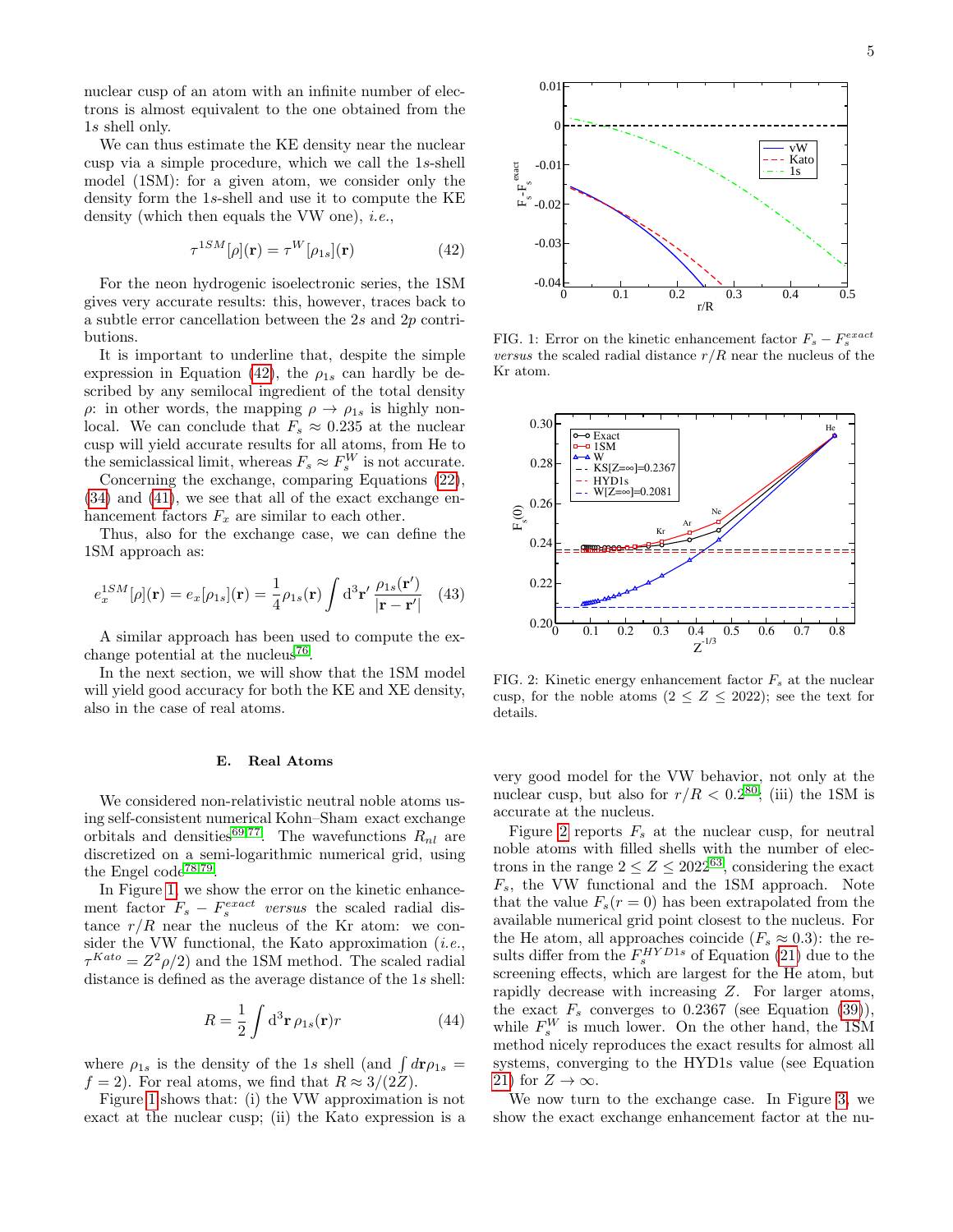

<span id="page-5-1"></span>FIG. 3: Exchange enhancement factors  $F_x$  at the nucleus, for the noble atoms  $(2 \leq Z \leq 2022)$ ; see the text for details.

cleus, the 1SM approach and the HY D1s value of Equa-tion [\(22\)](#page-2-2), for noble atoms ( $2 \le Z \le 2022$ ). The 1SM approach yields very accurate results only for the smallest atoms (up to Ar). For the largest atoms, the differences are significantly larger than in the kinetic case: in fact, the XE density is more non-local than the KE one. The simple expression  $F_x^{HYD1s}(0) = 0.787$  is also accurate and can be used for the construction of more realistic semilocal exchange functionals<sup>[49](#page-9-2)</sup>.

### <span id="page-5-0"></span>III. NON-LOCAL APPROXIMATIONS FOR EXCHANGE AND KINETIC ENERGIES, AT AND NEAR THE NUCLEUS

As shown above, the kinetic and exchange energy densities are fully non-local near the nucleus, and thus, their behaviors cannot be well captured by semilocal ingredients.

In order to build non-local ingredients to describe better the features of the exchange and kinetic functionals, first we need to consider appropriate lengths. In Figure [4,](#page-5-2) we compare the VW and the Fermi wavelengths, defined by:

$$
\lambda_W = 2\pi/(\tau^W)^{1/5} \tag{45}
$$

<span id="page-5-4"></span>
$$
\lambda_F = 2\pi/k_F = 2\pi/(3\pi^2\rho)^{1/3} \tag{46}
$$

The VW length is similar for all atoms that contain porbitals (Ne-Rn) and is slightly different for the He atom. Thus,  $\lambda_W$  can distinguish between atoms that contain only s-orbitals (e.g., He) and the other atoms (e.g., Ne-Rn). For this reason, we chose this length for the kinetic case.

On the other hand, the Fermi wavelength near the nucleus is similar for all of the atoms (He-Rn) reported in the figure. We will use this length, combined with the other meta-GGA ingredient  $\alpha = (\tau^{KS} - \tau^{W})/\tau^{HEG}$  $F_s - F_s^W$ , for the exchange case. In Figure [5,](#page-5-3) we report  $\alpha$ 



<span id="page-5-2"></span>FIG. 4: The scaled lengths  $\lambda_F/R$  and  $\lambda_W/R$ , versus the scaled distance  $r/R$ , for noble atoms (He-Rn).



<span id="page-5-3"></span>FIG. 5:  $\alpha$  versus the scaled radial distance  $r/R$ , near the nucleus of noble atoms.

*versus* the scaled radial distance  $r/R$ , near the nucleus of noble atoms, together with the semiclassical asymptotic limit:

$$
\alpha(r \to 0) = \frac{5}{18} \left(\frac{6}{\pi^2}\right)^{1/3} \frac{\zeta(3) - \zeta(5)}{\zeta(3)^{5/3}} +
$$

$$
\frac{20}{27} \left(\frac{6}{\pi^2}\right)^{1/3} \frac{\zeta(3) - \zeta(5)}{\zeta(3)^{5/3}} Zr + \dots
$$

$$
\approx 0.0286 + 0.076 Zr + \dots \tag{47}
$$

which shows that  $\alpha$  is not vanishing at the nucleus. Fig-ure [5](#page-5-3) shows that  $\alpha$  has a monotonic behavior for the noble atoms series, starting from  $\alpha = 0$  in the case of the He atom, while for the Rn atom, it becomes quite close to the asymptotic limit. We will use this finding in order to construct a proper ingredient for exchange.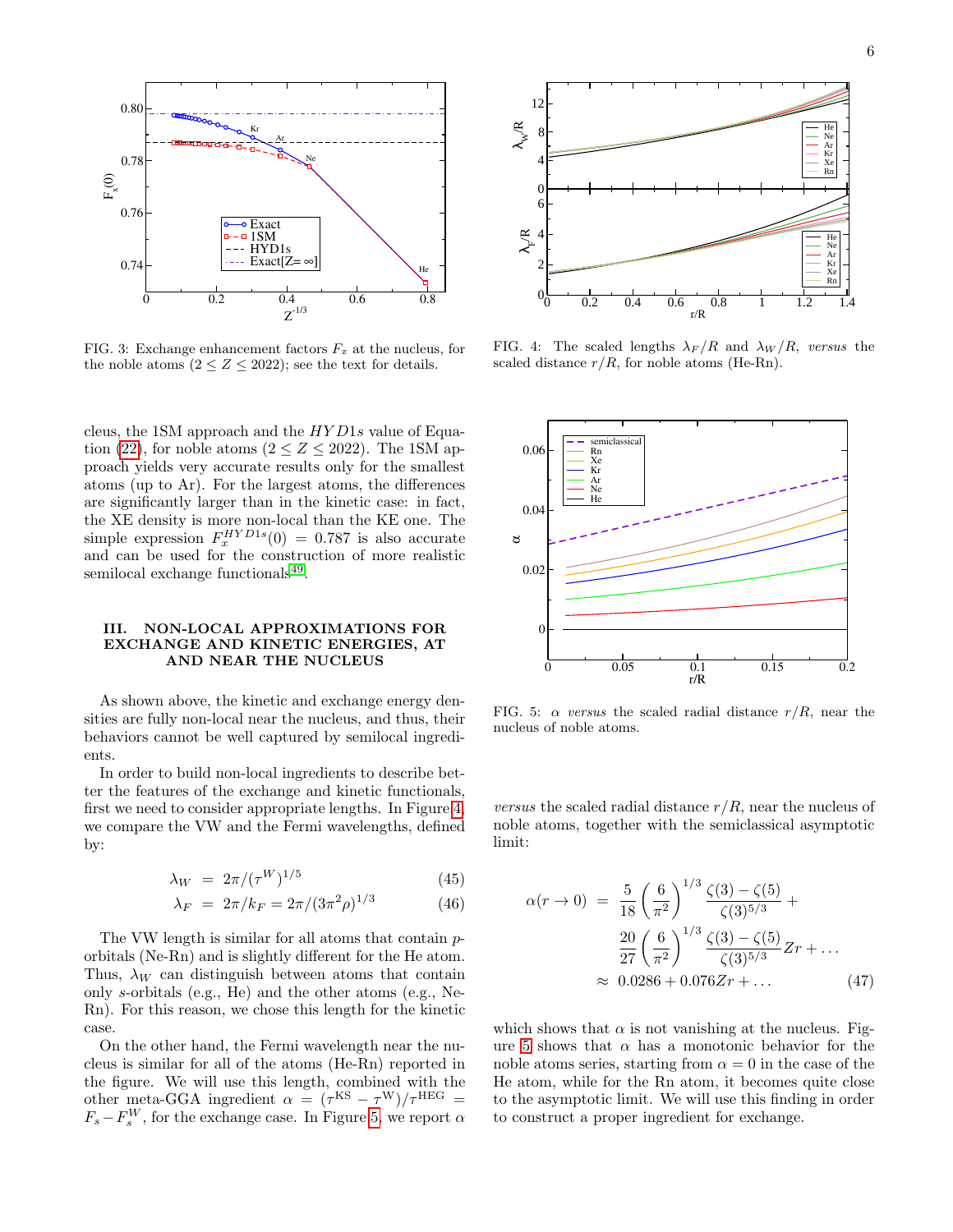### A. Kinetic Energy

In this section, we build a new non-local density ingredient suitable for the description of the KE density near the nucleus, i.e., not only at the nuclear cusp, but also in a region around the nucleus.

We start from the observation that the 1SM model of Equation [\(42\)](#page-4-0) is almost exact; see Figure [2.](#page-4-2) Then, instead of considering the VW functional of the density of the 1s-shell, we consider a screened VW functional of the total density.

Thus, we propose the following  $\beta$ -family of ingredients:

<span id="page-6-0"></span>
$$
y^{W}(\mathbf{r}) = \frac{a}{\rho(\mathbf{r})^{2/3}} \int d^{3} \mathbf{r}' \tau^{W}(\mathbf{r}') e^{-b[\tau^{W}(\mathbf{r}')]^{\beta} |\mathbf{r} - \mathbf{r}'|^{5\beta}}
$$
(48)

where  $a, b$  and  $\beta$  are positive constants. The non-local ingredient  $y^W$  is invariant under the uniform scaling of the density (as s and q), and thus, it can be used in the construction of KE enhancement factor approximations. For simplicity, in this paper, we chose  $\beta = 1$ . Note that the exponential damping factor of Equation [\(48\)](#page-6-0) uses the VW length of Equation [\(45\)](#page-5-4).

The parameters a and b have been optimized for the Ne atom, in the region  $r/R \leq 1$ , by minimizing the following error:

$$
Error = \int_0^R dr \; |F_s^{exact}(r) - y^W(r)| \tag{49}
$$

finding  $a = 0.2$  and  $b = 0.08$ , that completely defines the  $y^W$  ingredient.

In Figure [6,](#page-6-1) we report a comparison between the exact KE enhancement factor, the VW one and the  $y^W$ , for Ar and Rn atoms. The ingredient  $y^W$  is accurate near the nucleus, while the second-order gradient expansion (GE2) enhancement factor  $(F_s^{GE2} = 1 + 5s^2/27 + 20q/9)$ diverges at the nucleus (as  $q \to -\infty$ ). Similar good results have been found for other noble gas atoms (data not reported). Note that  $y^W$  is not a good model for  $r/R > 1.2$ , where instead, GE2 is closer to the exact kinetic enhancement factor.

The non-local ingredient  $y^W$  opens the possibility of constructing KE approximations of the form:

$$
T_s = \int \mathrm{d}^3 \mathbf{r} \ \tau^{\text{HEG}} F_s(s, q, y^W) \tag{50}
$$

and the functional derivative of such an expression can be computed starting from its definition. After some algebra, we obtain:

<span id="page-6-2"></span>
$$
\frac{\delta T_s}{\delta \rho} = \frac{\partial \tau}{\partial \rho} - \nabla \left( \frac{\partial \tau}{\partial \nabla \rho} \right) + \nabla^2 \left( \frac{\partial \tau}{\partial \nabla^2 \rho} \right) - \frac{2y^W}{3\rho} \frac{\partial \tau}{\partial y^W} + \int d^3 \mathbf{r}' \frac{\partial \tau}{\partial y^W} (\mathbf{r}') \frac{a}{\rho^{2/3} (\mathbf{r}')} e^{-b\tau^W (\mathbf{r}) |\mathbf{r} - \mathbf{r}'|^5} f(\mathbf{r}, \mathbf{r}') \tag{51}
$$

with:

$$
f(\mathbf{r},\mathbf{r}') = \frac{b^2|\nabla\rho(\mathbf{r})|^4|\mathbf{r}-\mathbf{r}'|^{10}}{32\rho^2(\mathbf{r})}\frac{\delta T^W}{\delta\rho(\mathbf{r})} -
$$



<span id="page-6-1"></span>FIG. 6: Kinetic energy enhancement factors  $F_s$  versus scaled radial distance, for the Ar atom (upper panel) and the Rn atom (lower panel).



<span id="page-6-3"></span>FIG. 7: Exchange enhancement factors  $F_x$  near the nucleus versus scaled radial distance, for the Ne atom (upper panel) and the Kr atom (lower panel).

$$
\frac{5b|\nabla\rho(\mathbf{r})|^2|\mathbf{r}-\mathbf{r}'|^3(\mathbf{r}-\mathbf{r}')\cdot\nabla\rho(\mathbf{r})}{16\rho^2(\mathbf{r})}(-1+\frac{b}{2}|\mathbf{r}-\mathbf{r}'|^5\tau^W(\mathbf{r}))-\n\n\frac{b|\nabla\rho(\mathbf{r})|^2|\mathbf{r}-\mathbf{r}'|^5}{32\rho^2(\mathbf{r})}(20\tau^W(\mathbf{r})-5\nabla^2\rho(\mathbf{r}))+\n\frac{\delta T^W}{\delta\rho(\mathbf{r})}
$$
\n(52)

Equation [\(51\)](#page-6-2) differs from a semilocal expression mainly due to an extra integral, but it is still numerically feasible, having the same computational cost as the total KE  $T_s$ .

#### B. Exchange Energy

For the exchange case, we start again from the observation that the 1SM model of Equation [\(43\)](#page-4-3) is almost exact; see Figure [3.](#page-5-1) Then, instead of considering the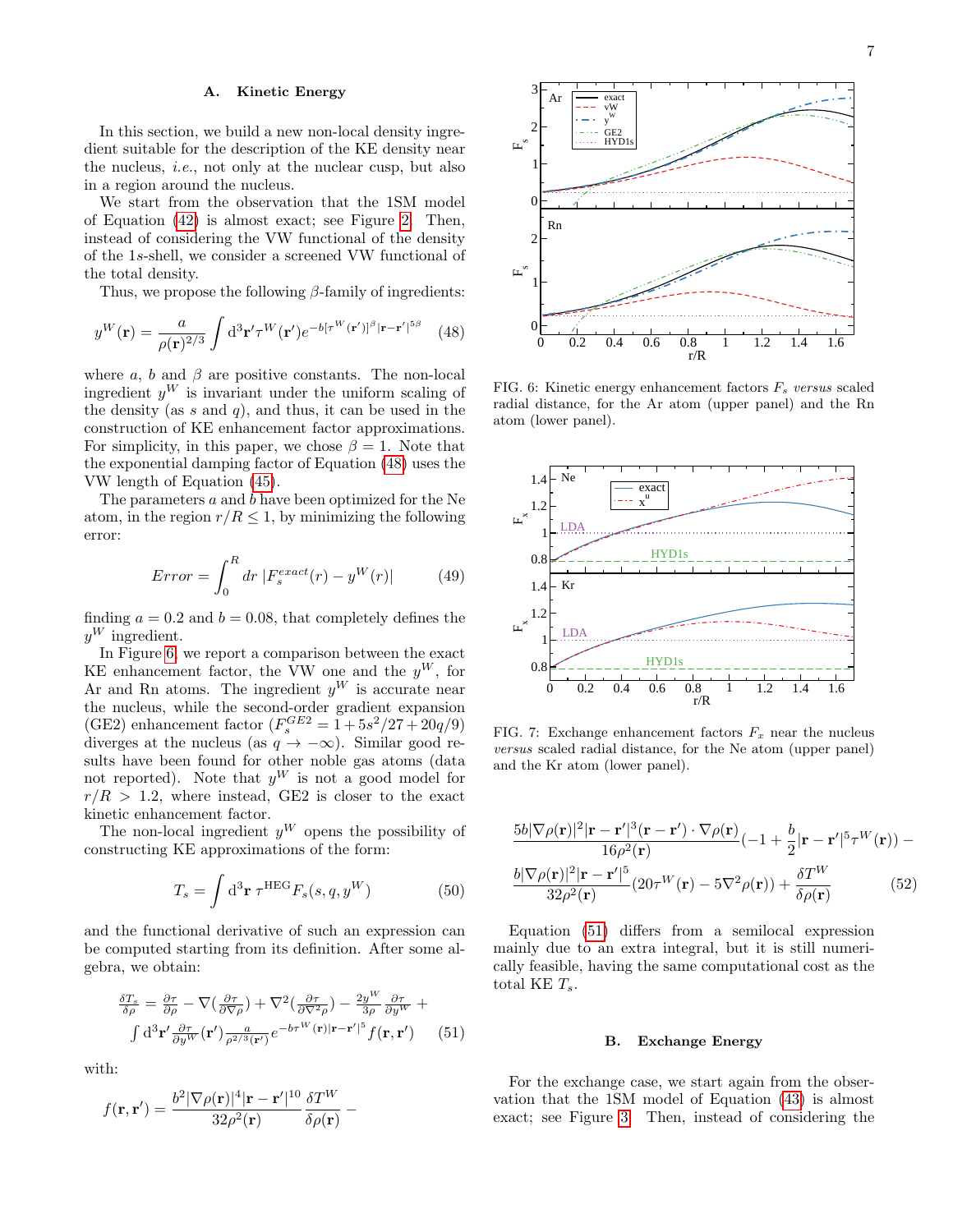Hartree potential of the density of the 1s-shell, we consider a screened Hartree potential of the total density.

Thus, in order to describe XE density in a region near the nucleus, we introduce a  $\beta$ -family of ingredients, which is invariant under the uniform density scaling, of the form:

<span id="page-7-9"></span>
$$
x^{u}(\mathbf{r}) = \frac{1}{3(3\rho(\mathbf{r})/\pi)^{1/3}} \int d^{3}\mathbf{r}' \frac{\rho(\mathbf{r}')}{|\mathbf{r} - \mathbf{r}'|} e^{-a\alpha(\mathbf{r}')^{b}k_{F}(\mathbf{r}')^{\beta}|\mathbf{r} - \mathbf{r}'|^{\beta}}
$$
(53)

where a, b and  $\beta$  are positive constant. Note that the exponential dumping factor of Equation [\(53\)](#page-7-9) uses the Fermi wavelength of Equation [\(46\)](#page-5-4). Near the nucleus of a many-electron atom,  $\alpha$  is small, but nonzero, being a measure of the p-electrons contribution.

We recall that for any one- and two-electron systems,  $\alpha = 0$ , the 1SM model of Equation [\(43\)](#page-4-3) is exact, and thus,  $F_x^{exact} = x^u$ . Clearly, an exact  $F_x$  for one- and twoelectron systems is a very important condition in DFT that cannot be reached by any semilocal functional. In this respect, the here proposed ingredient  $x^u(\mathbf{r})$  can be useful in further developments of non-local functionals.

In Equation [\(53\)](#page-7-9), for simplicity, we chose  $\beta = 1$ , and the parameters  $a$  and  $b$  have been optimized for the Ne atom, using the same procedure as in the kinetic case. We find that for  $a = 0.8$ ,  $b = 0.85$ ,  $x^u(\mathbf{r})$  is suitable for the description of the nuclear region up to  $r/R \approx 0.6 - 0.8$ , as shown in Figure [7,](#page-6-3) in the cases of Ne and Kr atoms.

As in the KE case, non-local XE functionals with improved nuclear behavior can be developed, having a general expression (for spin-unpolarized systems):

<span id="page-7-10"></span>
$$
E_x = \int d^3 \mathbf{r} \, e_x^{\text{HEG}} F_x(s, q, \alpha, x^u) \tag{54}
$$

and using the generalized Kohn–Sham method $^{81}$  $^{81}$  $^{81}$ , the

XE potential can be computed in the same manner, as has been shown in Equation [\(51\)](#page-6-2), and will differ from a regular meta-GGA potential only due to an extra integration. Finally, we remark that the exact nuclear behavior can be reproduced only by high level functionals, which include the exact-XE density, such as the optimized-effective potential (OEP) method $82-84$  $82-84$  or hyper-GGAs methods $85-87$  $85-87$ , which are significantly more expensive than the proposed Equation  $(54)$ .

# <span id="page-7-8"></span>IV. CONCLUSIONS

In conclusion, we have investigated the behaviors of the kinetic and exchange energies near the nucleus region. By employing the simple, but very powerful hydrogenic orbital model system, we have reported the exact expression for the kinetic and exchange enhancement factor near the nucleus, from the helium isoelectronic series to the semiclassical limit of a neutral atom with an infinite number of electrons. This analytical study has also proven that the 1s-model is very accurate for the kinetic (due to a subtle error compensation mainly between the 2s and 2p electrons) and for the exchange energy density.

The physics of the kinetic and exchange energy densities near the nucleus region has fully non-local features, and thus, it cannot be captured by the usual semilocal ingredients. For this reason, semilocal exchange-correlation and kinetic functional approximations are not accurate in this region. We propose density-dependent ingredients (*i.e.*,  $y^W$  of Equation [\(48\)](#page-6-0) and  $x^u$  of Equation [\(53\)](#page-7-9)) that can well describe this important density region and can become attractive tools for the future development of DFT functionals.

- <span id="page-7-0"></span><sup>1</sup> Kohn, W.; Sham, L.J. Self-consistent equations including exchange and correlation effects. Phys. Rev. 1965, 140, A1133–A1138.
- <span id="page-7-7"></span><sup>2</sup> Dreizler, R.M.; Gross, E.K.U. Density Functional Theory; Springer: New York, NY, USA, 1990.
- <span id="page-7-1"></span><sup>3</sup> Parr, R.G.; Yang, W. Density-Functional Theory of Atoms and Molecules; Oxford University Press: Oxford, UK, 1989.
- <span id="page-7-2"></span><sup>4</sup> Scuseria, G.E.; Staroverov, V.N. Progress in the development of exchange-correlation functionals. In Theory and Applications of Computational Chemistry: The First 40 Years (A Volume of Technical and Historical Perspectives); Dykstra, C.E., Frenking, G., Kim, K.S., Scuseria, G.E., Eds.; Elsevier: Amsterdam, The Netherlands, 2005; pp. 669–724.
- <sup>5</sup> Becke, A.D. Perspective: Fifty years of density-functional theory in chemical physics. J. Chem. Phys.  $2014$ ,  $140$ , doi:10.1063/1.4869598.
- <span id="page-7-3"></span><sup>6</sup> Peverati, R.; Truhlar, D.G. Quest for a universal density functional: The accuracy of density functionals across

a broad spectrum of databases in chemistry and physics. Phil. Trans. A 2014, 372, doi:10.1098/rsta.2012.0476.

- <span id="page-7-4"></span><sup>7</sup> Wesolowski, T.A.; Shedge, S.; Zhou, X. Frozen-density embedding strategy for multilevel simulations of electronic structure. Chem. Rev. 2015, 115, 5891–5928.
- 8 Jacob, C.R.; Neugebauer, J. Subsystem density-functional theory. WIRE 2014, 4, 325–362.
- <span id="page-7-5"></span><sup>9</sup> Krishtal, A.; Sinha, D.; Genova, A.; Pavanello, M. Subsystem density-functional theory as an effective tool for modeling ground and excited states, their dynamics and many-body interactions. J. Phys. Condens. Matter 2015, 27, 183202.
- <span id="page-7-6"></span><sup>10</sup> Wang, Y.; Carter, E.A. Orbital-free kinetic-energy density functional theory. In Progress in Theoretical Chemistry and Physics; Schwartz, S., Ed.; Kluwer: Dordrecht, The Netherlands, 2000; p. 117.
- <sup>11</sup> Wesolowsky, T.A.; Wang, Y.A. Recent Progress in Orbital-Free Density Functional Theory; World Scientific: Singapore, 2013.
- <sup>12</sup> Xia, J.; Huang, C.; Shin, I.; Carter, E.A. Can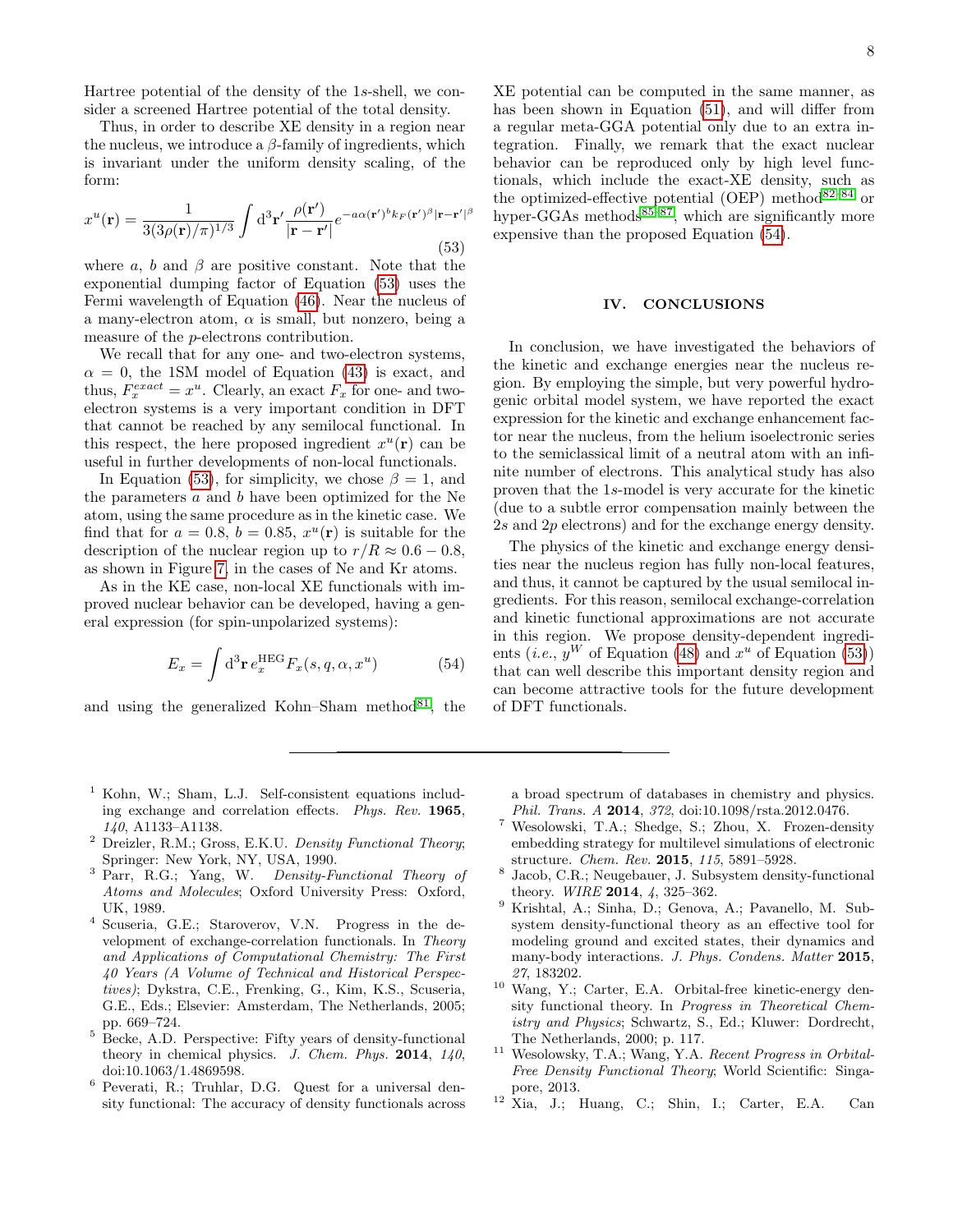orbital-free density functional theory simulate molecules? J. Chem. Phys. 2012, 136, doi:10.1063/1.3685604.

- <span id="page-8-0"></span><sup>13</sup> Karasiev, V.; Trickey, S. Issues and challenges in orbitalfree density functional calculations. Comput. Phys. Commun. 2012, 183, 2519–2527.
- <span id="page-8-1"></span><sup>14</sup> Perdew, J.P.; Burke, K.; Ernzerhof, M. Generalized gradient approximation made simple. Phys. Rev. Lett. 1996, 77, 3865–3868.
- <span id="page-8-6"></span><sup>15</sup> Becke, A.D. Density-functional exchange-energy approximation with correct asymptotic behavior. Phys. Rev. A 1988, 38, 3098–3100.
- <sup>16</sup> Zhang, Y.; Yang, W. Comment on "Generalized gradient approximation made simple". Phys. Rev. Lett. 1998, 80, doi:10.1103/PhysRevLett.80.890.
- <sup>17</sup> Hammer, B.; Hansen, L.B.; Nørskov, J.K. Improved adsorption energetics within density-functional theory using revised Perdew-Burke-Ernzerhof functionals. Phys. Rev. B 1999, 59, 7413–7421.
- <sup>18</sup> Wu, Z.; Cohen, R.E. More accurate generalized gradient approximation for solids. Phys. Rev. B 2006, 73, doi:10.1103/PhysRevB.73.235116.
- <sup>19</sup> Haas, P.; Tran, F.; Blaha, P.; Schwarz, K. Construction of an optimal GGA functional for molecules and solids. Phys. Rev. B 2011, 83, doi:10.1103/PhysRevB.83.205117.
- <span id="page-8-8"></span><sup>20</sup> Constantin, L.A.; Fabiano, E.; Laricchia, S.; Della Sala, F. Semiclassical Neutral Atom as a Reference System in Density Functional Theory. Phys. Rev. Lett. 2011, 106, doi:10.1103/PhysRevLett.106.186406.
- $21$  Del Campo, J.M.; Gazquez, J.L.; Trickey, S.B.; Vela, A. Non-empirical improvement of PBE and its hybrid PBE0 for general description of molecular properties. J. Chem. Phys. 2012, 136, doi:10.1063/1.3691197.
- <sup>22</sup> Peverati, R.; Truhlar, D.G. Exchange-Correlation Functional with Good Accuracy for Both Structural and Energetic Properties while Depending Only on the Density and Its Gradient. J. Chem. Theory Comput. 2012, 8, 2310– 2319.
- <sup>23</sup> Armiento, R.; Mattsson, A.E. Functional designed to include surface effects in self-consistent density functional theory. Phys. Rev. B 2005, 72, doi:10.1103/PhysRevB.72.085108.
- <sup>24</sup> Perdew, J.P.; Ruzsinszky, A.; Csonka, G.I.; Vydrov, O.A.; Scuseria, G.E.; Constantin, L.A.; Zhou, X.; Burke, K. Restoring the Density-Gradient Expansion for Exchange in Solids and Surfaces. Phys. Rev. Lett. 2008, 100, doi:10.1103/PhysRevLett.100.136406.
- <sup>25</sup> Vela, A.; Pacheco-Kato, J.C.; Gzquez, J.L.; del Campo, J.M.; Trickey, S.B. Improved constraint satisfaction in a simple generalized gradient approximation exchange functional. J. Chem. Phys. 2012, 136, doi:10.1063/1.3701132.
- <sup>26</sup> Fabiano, E.; Constantin, L.A.; Della Sala, F. Generalized gradient approximation bridging the rapidly and slowly varying density regimes: A PBE-like functional for hybrid interfaces. Phys. Rev. B 2010, 82, doi:10.1103/PhysRevB.82.113104.
- <sup>27</sup> Constantin, L.A.; Fabiano, E.; Della Sala, F. Spindependent gradient correction for more accurate atomization energies of molecules. J. Chem. Phys. 2012, 137, doi:10.1063/1.4766324.
- <sup>28</sup> Chiodo, L.; Constantin, L.A.; Fabiano, E.; Della Sala, F. Nonuniform scaling applied to surface energies of transition metals. Phys. Rev. Lett. 2012, 108, doi:10.1103/PhysRevLett.108.126402.
- <sup>29</sup> Peverati, R.; Zhao, Y.; Truhlar, D.G. Generalized gradi-

ent approximation that recovers the second-order densitygradient expansion with optimized across-the-board performance. J. Phys. Chem. Lett. 2011, 2, 1991–1997.

- <span id="page-8-2"></span><sup>30</sup> Constantin, L.A.; Terentjevs, A.; Della Sala, F.; Cortona, P.; Fabiano, E. Semiclassical atom theory applied to solid-state physics. Phys. Rev. B 2016, 93, doi:10.1103/PhysRevB.93.04512626.
- <span id="page-8-3"></span><sup>31</sup> Tao, J.; Perdew, J.P.; Staroverov, V.N.; Scuseria, G.E. Climbing the density functional ladder: Nonempirical Meta˘Generalized gradient approximation designed for Mo lecules and solids. Phys. Rev. Lett. 2003, 91, doi:10.1103/PhysRevLett.91.146401.
- <sup>32</sup> Perdew, J.P.; Ruzsinszky, A.; Csonka, G.I.; Constantin, L.A.; Sun, J. Workhorse semilocal density functional for condensed matter physics and quantum chemistry. Phys. Rev. Lett. 2009, 103, doi:10.1103/Phys RevLett.103.026403.
- <sup>33</sup> Sun, J.; Xiao, B.; Ruzsinszky, A. Communication: Effect of the orbital-overlap dependence in the meta generalized gradient approximation. J. Chem. Phys. 2012, 137, doi:10.1063/1.4742312.
- <sup>34</sup> Sun, J.; Perdew, J.P.; Ruzsinszky, A. Semilocal density functional obeying a strongly tightened bound for exchange. Proc. Nat. Acad. Sci. USA 2015, 112, 685–689.
- <sup>35</sup> Zhao, Y.; Truhlar, D.G. A new local density functional for main-group thermochemistry, transition metal bonding, thermochemical kinetics, and noncovalent interactions. J. Chem. Phys. 2006, 125, doi:10.1063/1.2370993.
- $36$  Peverati, R.; Truhlar, D.G. M11-L: A local density functional that provides improved accuracy for electronic structure calculations in chemistry and physics. J. Phys. Chem. Lett. 2012, 3, 117–124.
- <sup>37</sup> Constantin, L.A.; Fabiano, E.; Della Sala, F. Meta-GGA exchange-correlation functional with a balanced treatment of nonlocality. J. Chem. Theory Comput. 2013, 9, 2256– 2263.
- <sup>38</sup> Mardirossian, N.; Head-Gordon, M. Mapping the genome of meta-generalized gradient approximation density functionals: The search for B97M-V. J. Chem. Phys. 2015, 142, doi:10.1063/1.4907719.
- <sup>39</sup> Del Campo, J.M.; Gazquez, J.L.; Trickey, S.; Vela, A. A new meta-GGA exchange functional based on an improved constraint-based GGA. Chem. Phys. Lett. 2012, 543, 179– 183.
- <sup>40</sup> Peverati, R.; Truhlar, D.G. An improved and broadly accurate local approximation to the exchange-correlation density functional: The MN12-L functional for electronic structure calculations in chemistry and physics. Phys. Chem. Chem. Phys. 2012, 14, 13171–13174.
- <sup>41</sup> Wellendorff, J.; Lundgaard, K.T.; Jacobsen, K.W.; Bligaard, T. mBEEF: An accurate semi-local Bayesian error estimation density functional. J. Chem. Phys. 2014, 140, doi:10.1063/1.4870397.
- <span id="page-8-4"></span><sup>42</sup> Sun, J.; Ruzsinszky, A.; Perdew, J.P. Strongly constrained and appropriately normed semilocal density functional. Phys. Rev. Lett. 2015, 115, doi:10.1103/PhysRevLett.115.036402.
- <span id="page-8-5"></span><sup>43</sup> Becke, A.D. Hartree-Fock exchange energy of an inhomogeneous electron gas. Int. J. Quantum Chem. 1983, 23, 1915–1922.
- <span id="page-8-7"></span><sup>44</sup> Armiento, R.; Kümmel, S. Orbital localization, charge transfer, and band gaps in semilocal density- functional theory. Phys. Rev. Lett. 2013, 111, doi:10.1103/PhysRevLett.111.036402.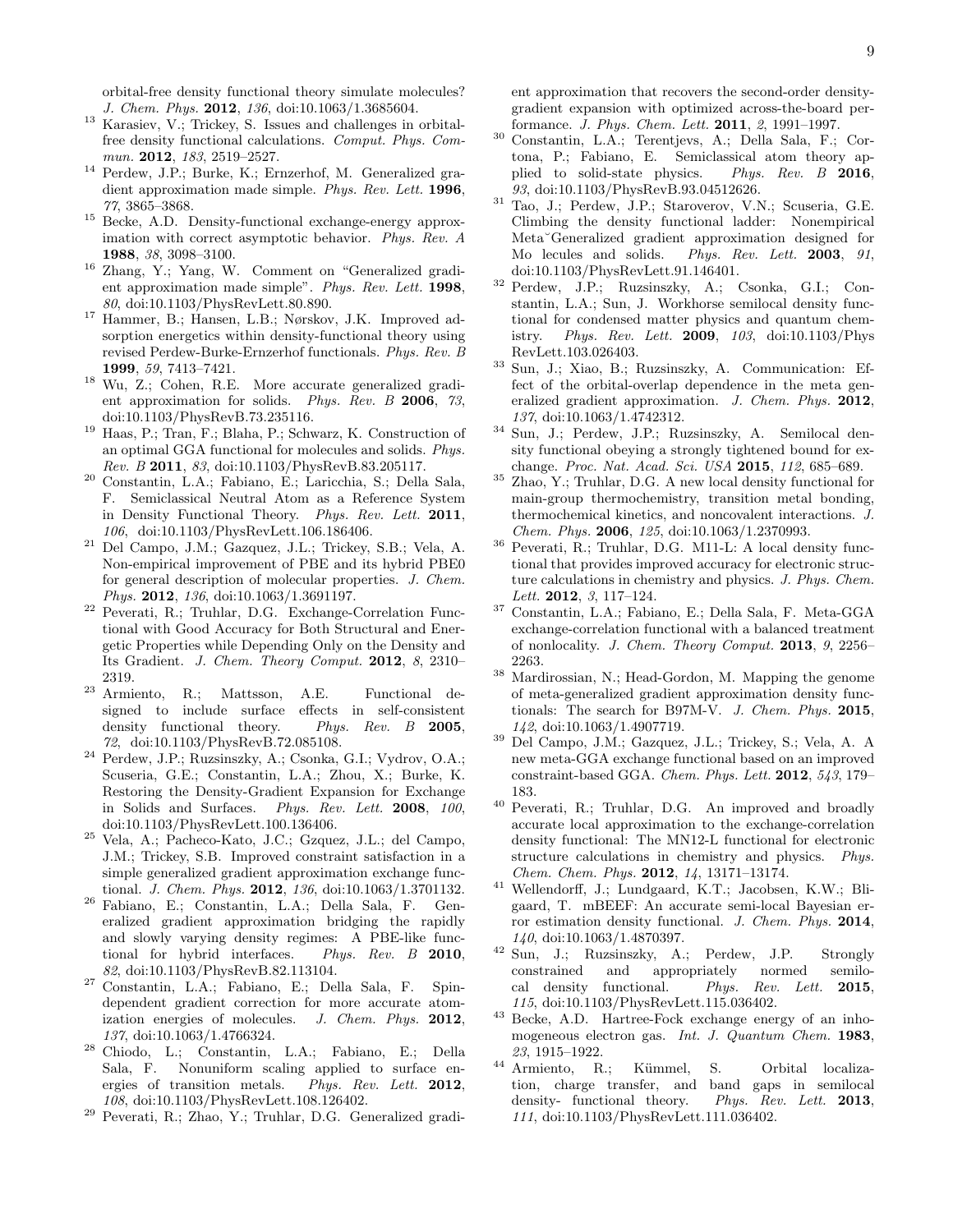- <span id="page-9-0"></span><sup>45</sup> Constantin, L.A.; Fabiano, E.; Della Sala, F. Construction of a general semilocal exchange-correlation hole model: Application to nonempirical meta-GGA functionals. Phys. Rev. B 2013, 88, doi:10.1103/Phys RevB.88.125112.
- <sup>46</sup> Perdew, J.P.; Burke, K.; Wang, Y. Generalized gradient approximation for the exchange-correlation hole of<br>a many-electron system. Phys. Rev. B 1996. a many-electron system. 54, doi:10.1103/PhysRevB.54.16533.
- <sup>47</sup> Ernzerhof, M.; Perdew, J.P. Generalized gradient approximation to the angle-and system-averaged exchange hole. J. Chem. Phys. 1998, 109, 3313–3320.
- <span id="page-9-1"></span><sup>48</sup> Vydrov, O.A.; Heyd, J.; Krukau, A.V.; Scuseria, G.E. Importance of short-range versus long-range Hartree-Fock exchange for the performance of hybrid density functionals. J. Chem. Phys. 2006, 125, doi:10.1063/1.2244560.
- <span id="page-9-2"></span><sup>49</sup> Tao, J. Exchange energy density of an atom as a functional of the electron density. J. Chem. Phys. 2001, 115, 3519– 3530.
- <span id="page-9-3"></span><sup>50</sup> Cancio, A.C.; Wagner, C.E.; Wood, S.A. Laplacian-based models for the exchange energy. Int. J. Quantum Chem. 2012, 112, 3796–3806.
- <span id="page-9-4"></span><sup>51</sup> Lembarki, A.; Chermette, H. Obtaining a gradientcorrected kinetic-energy functional from the Perdew-Wang exchange functional. Phys. Rev.  $A$  1994, 50, 5328-5331.
- <sup>52</sup> Tran, F.; Wesoloski, T.A. Link between the kineticand exchange-energy functionals in the generalized gradient approximation. Int. J. Quantum Chem. 2002, 89, doi:10.1002/qua.10306.
- <sup>53</sup> Lee, H.; Lee, C.; Parr, R.G. Conjoint gradient correction to the Hartree-Fock kinetic- and exchange-energy density functionals. Phys. Rev. A 1991, 44, 768–771.
- <sup>54</sup> Thakkar, A.J. Comparison of kinetic-energy density functionals. Phys. Rev. A 1992, 46, 6920–6924.
- <span id="page-9-5"></span><sup>55</sup> Laricchia, S.; Fabiano, E.; Constantin, L.A.; Della Sala, F. Generalized gradient approximations of the noninteracting kinetic energy from the semiclassical atom theory: Rationalization of the accuracy of the frozen density embedding theory for nonbonded interactions. J. Chem. Theory Comput. 2011, 7, 2439–2451.
- <span id="page-9-6"></span><sup>56</sup> Laricchia, S.; Constantin, L.A.; Fabiano, E.; Della Sala, F. Laplacian-Level kinetic energy approximations based on the fourth-order gradient expansion: Global assessment and application to the subsystem formulation of density functional theory. J. Chem. Theory Comput. 2014, 10, 164–179.
- <span id="page-9-7"></span><sup>57</sup> Tran, F.; Wesolowski, T.A. Semilocal Approximation for the Kinetic Energy. In Recent Advances in Computational Chemistry 6; Wesolowski, T.A., Wang, Y.A., Eds.; World Scientific: Singapore, 2013; pp. 429–442.
- <span id="page-9-8"></span> $58$  García-Aldea, D.; Alvarellos, J.E. Approach to kinetic energy density functionals: Nonlocal terms with the structure of the von Weizsäcker functional. Phys. Rev. A 2008, 77, doi:10.1103/PhysRevA.77.022502.
- <span id="page-9-10"></span><sup>59</sup> Karasiev, V.V.; Jones, R.S.; Trickey, S.B.; Harris, F.E. Properties of constraint-based single-point approximate kinetic energy functionals. Phys. Rev. B 2009, 80, doi:10.1103/PhysRevB.80.245120120.
- <span id="page-9-9"></span><sup>60</sup> Garcia Lastra, J.M.; Kaminski, J.W.; Wesolowski, T.A. Orbital-free effective embedding potential at nuclear cusps. J. Chem. Phys. 2008, 129, 074107.
- <span id="page-9-11"></span>Perdew, J.P.; Constantin, L.A. Laplacian-level density functionals for the kinetic energy density and exchange-correlation energy. Phys. Rev. B 2007,

75, doi:10.1103/PhysRevB.75.155109.

- <span id="page-9-12"></span><sup>62</sup> Karasiev, V.V.; Chakraborty, D.; Shukruto, O.A.; Trickey, S.B. Nonempirical generalized gradient approximation free-energy functional for orbital-free simulations. Phys. Rev. B 2013, 88, doi:10.1103/Phys RevB.88.161108.
- <span id="page-9-13"></span><sup>63</sup> Della Sala, F.; Fabiano, E.; Constantin, L.A. Kohn–Sham kinetic energy density in the nuclear and asymptotic regions: Deviations from the von Weizsäcker behavior and applications to density functionals. Phys. Rev. B 2015, 91, doi:10.1103/PhysRevB.91.035126.
- <span id="page-9-14"></span><sup>64</sup> Qian, Z. Exchange and correlation near the nucleus in density functional theory. Phys. Rev. B 2007, 75, doi:10.1103/PhysRevB.75.193104.
- <span id="page-9-15"></span><sup>65</sup> Nagy, A.; March, N.H. Exact potential-phase relation for the ground state of the C atom. Phys. Rev. A 1989, 40, 554–557.
- <span id="page-9-16"></span><sup>66</sup> Santamaria, R.; March, N. Kinetic energy density as a function of subshell electron densities. J. Mol. Struct. 1990, 205, 35–41.
- <span id="page-9-17"></span> $^{67}$  Zhou, Z.; Chu, S.I. Spin-dependent localized Hartree-Fock density-functional calculation of singly, doubly, and triply excited and Rydberg states of He- and Li-like ions. Phys. Rev. A 2005, 71, doi:10.1103/Phys RevA.71.022513.
- <span id="page-9-19"></span> $68$  Heilmann, O.J.; Lieb, E.H. Electron density near the nucleus of a large atom. Phys. Rev. A 1995, 52, 3628–3643.
- <span id="page-9-20"></span><sup>69</sup> Constantin, L.A.; Snyder, J.C.; Perdew, J.P.; Burke, K. Communication: Ionization potentials in the K. Communication: Ionization potentials in the limit of large atomic number. J. Chem. Phys. 2010, 133, doi:10.1063/1.3522767.
- <span id="page-9-18"></span> $70$  Howard, I.A.; March, N.H.; Van Doren, V.E.  $r$ and p-space electron densities and related kinetic and exchange energies in terms of s states alone for the leading term in the  $1/Z$  expansion for nonrelativistic closed-shell atomic ions. Phys. Rev. A 2001, 63, doi:10.1103/PhysRevA.63.0625011.
- <sup>71</sup> March, N.H.; Nagy, A. Pauli potential in terms of kinetic energy density and electron density in the leading Coulombic term of the nonrelativistic  $1/Z$  expansion of spherical atomic ions. Phys. Rev. A 2010, 81, doi:10.1103/PhysRevA.81.014502.
- <span id="page-9-21"></span><sup>72</sup> Bogár, F.; Bartha, F.; Bartha, F.A.; March, N.H. Pauli potential from Heilmann-Lieb electron density obtained by summing hydrogenic closed-shell densities over the entire bound-state spectrum. Phys. Rev. A 2011, 83, doi:10.1103/PhysRevA.83.014502.
- <span id="page-9-22"></span><sup>73</sup> Lee, D.; Constantin, L.A.; Perdew, J.P.; Burke, K. Condition on the Kohn–Sham kinetic energy and modern parametrization of the Thomas–Fermi density. J. Chem. Phys. 2009, 130, doi:10.1063/1.3059783.
- <span id="page-9-23"></span><sup>74</sup> Elliott, P.; Lee, D.; Cangi, A.; Burke, K. Semiclassical Origins of Density Functionals. Phys. Rev. Lett. 2008, 100, doi:10.1103/PhysRevLett.100.256406.
- <span id="page-9-24"></span><sup>75</sup> Kato, T. On the eigenfunctions of many-particle systems in quantum mechanics. Commun. Pure Appl. Math. 1957, 10, 151–177.
- <span id="page-9-25"></span><sup>76</sup> Liu, S.; Parr, R.G.; Nagy, A. Cusp relations for local strongly decaying properties in electronic systems. Phys. Rev. A 1995, 52, 2645–2651.
- <span id="page-9-26"></span><sup>77</sup> Horowitz, C.M.; Constantin, L.A.; Proetto, C.R.; Pitarke, J.M. Position-dependent exact-exchange energy for slabs and semi-infinite jellium. Phys. Rev. B 2009, 80, 235101.
- <span id="page-9-27"></span><sup>78</sup> Engel, E.; Vosko, S.H. Accurate optimized-potential-model solutions for spherical spin-polarized atoms: Evidence for limitations of the exchange-only local spin-density and